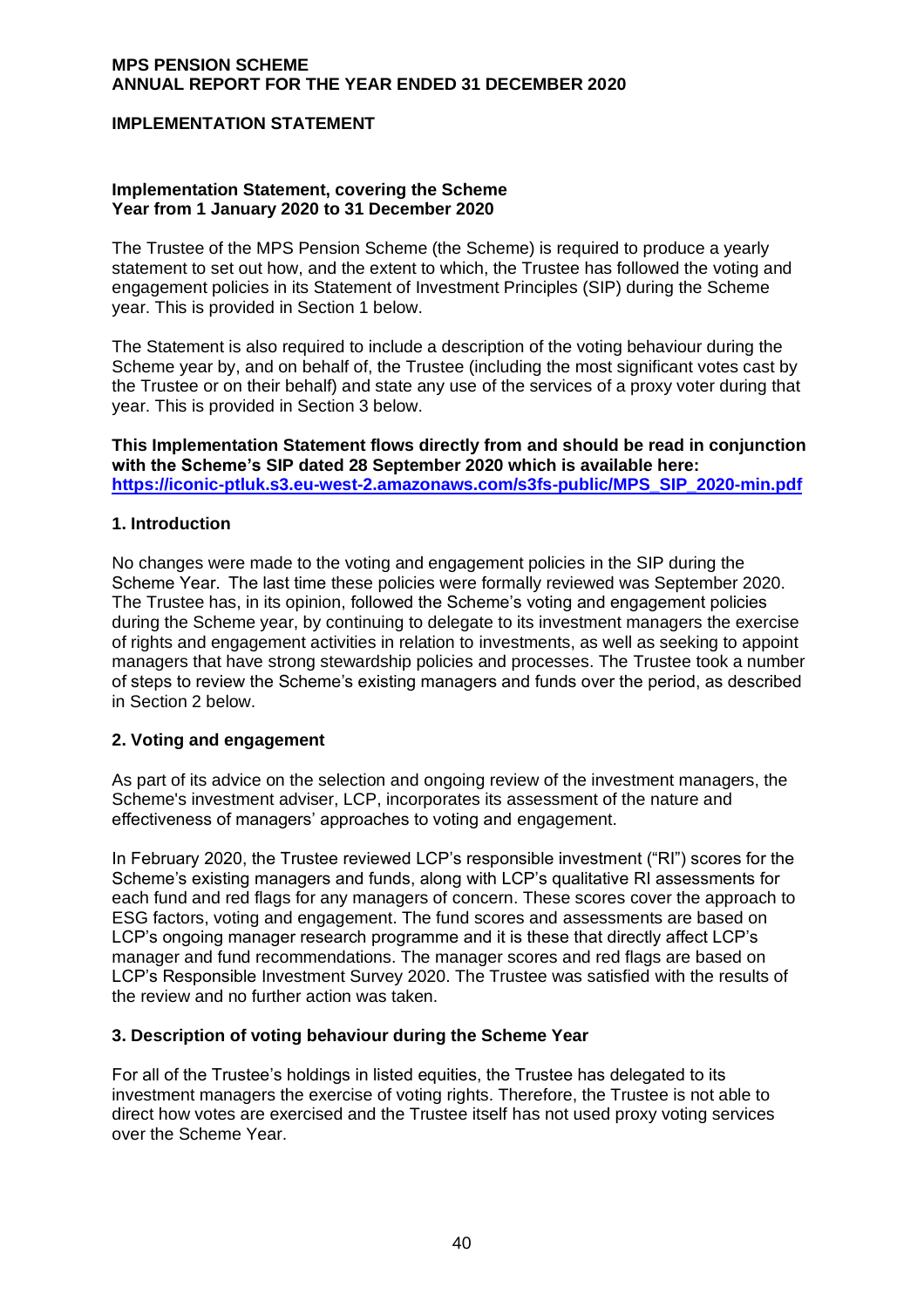# **IMPLEMENTATION STATEMENT**

In this section we have sought to include voting data on the Scheme's funds that hold equities as follows:

- Baillie Gifford Diversified Growth Fund;
- BlackRock Aquila Life World (ex-UK) Equity Index Fund;
- BlackRock Aquila Life Currency Hedged World ex UK Equity Fund;
- BlackRock Aquila Life UK Equity Index Fund;
- BlackRock iShares Emerging Markets Index Fund; and
- Ruffer Diversified Growth Portfolio.

In addition to the above, the Trustee contacted the Scheme's other asset managers that don't hold listed equities, to ask if any of the assets held by the Scheme had voting opportunities over the period. These managers confirmed that there were no voting opportunities for their funds over the period.

### **3.1 Description of the voting processes**

### **3.1.1 Baillie Gifford**

Baillie Gifford's voting decisions are made by its Governance & Sustainability team in conjunction with investment managers. Baillie Gifford does not regularly engage with clients prior to submitting votes, however if a segregated client has a specific view on a vote then it will engage with the client on this. If a vote is particularly contentious, Baillie Gifford may reach out to clients prior to voting to advise them of this or request them to recall any stock on loan.

Thoughtful voting of its clients' holdings is an integral part of Baillie Gifford's commitment to stewardship. It believes that voting should be investment led, because utilisation of votes is an important part of the long-term investment process, which is why Baillie Gifford's strong preference is to be given this responsibility by its clients. The ability to vote its clients' shares also strengthens Baillie Gifford's position when engaging with investee companies. The Governance and Sustainability team oversees Baillie Gifford's voting analysis and execution in conjunction with its investment managers. Baillie Gifford does not outsource any part of the responsibility for voting to third-party suppliers and utilises research from proxy advisers for information only. Additionally, Baillie Gifford analyses all meetings in-house in line with its Governance & Sustainability Principles and Guidelines and endeavours to vote every one of its clients' holdings in all markets.

Whilst it is cognisant of proxy advisers' voting recommendations (ISS and Glass Lewis), Baillie Gifford does not delegate or outsource any of its stewardship activities or follow or rely upon their recommendations when deciding how to vote on its clients' shares. All client voting decisions are made in-house. Baillie Gifford votes in line with its in-house policy and not with the proxy voting providers' policies. Baillie Gifford also has specialist proxy advisors in the Chinese and Indian markets to provide it with more nuanced market specific information.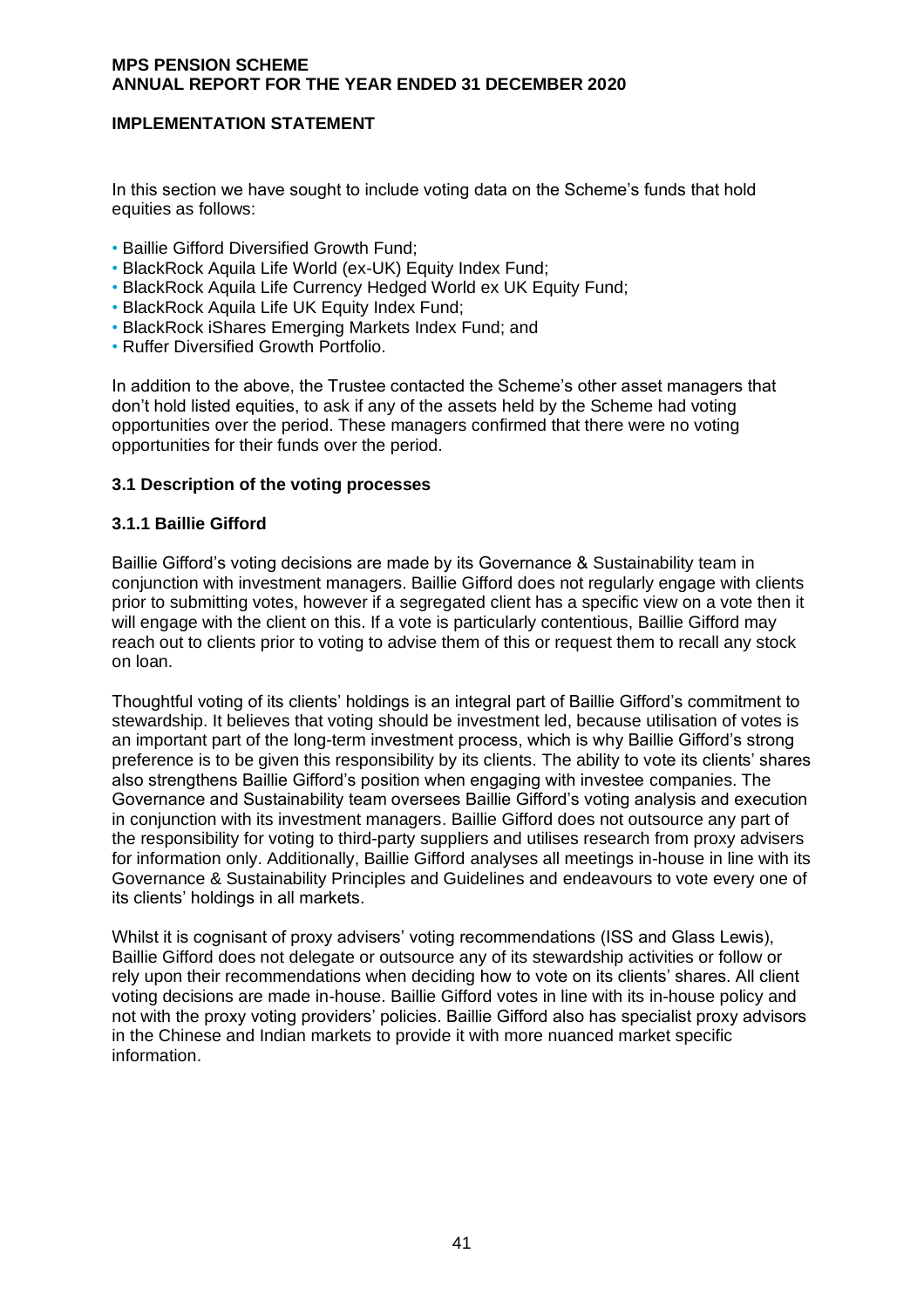# **IMPLEMENTATION STATEMENT**

Baillie Gifford have stated that the list below is not exhaustive, but provides examples of significant voting situations:

- Baillie Gifford's holding had a material impact on the outcome of the meeting;
- the resolution received 20% or more opposition and Baillie Gifford opposed;
- **· egregious remuneration:**
- controversial equity issuance;
- shareholder resolutions that Baillie Gifford supported and received 20% or more support.

From shareholders;

- where there has been a significant audit failing;
- where Baillie Gifford has opposed mergers and acquisitions;
- where Baillie Gifford has opposed the financial statements/annual report; and
- where Baillie Gifford has opposed the election of directors and executives.

### **3.1.2 BlackRock**

BlackRock's approach to corporate governance and stewardship is explained in its Global Corporate Governance and Engagement Principles. These high-level Principles are the framework for its more detailed, market-specific voting guidelines. The Principles include a description of BlackRock's policy on voting. This applies across relevant asset classes and products as permitted by investment strategies. BlackRock reviews its Global Corporate Governance & Engagement Principles annually and updates them as necessary to reflect in market standards, evolving governance practice and insights gained from engagement over the prior year.

BlackRock welcomes discussions with its clients on voting topics and priorities to get their perspective and better understand which issues are important to them. If a client wants to implement their own voting policy, it will need to be in a segregated account. BlackRock's Investment Stewardship team would not implement the policy itself, but the client would engage a third-party voting execution platform to cast the votes.

BlackRock takes a case-by-case approach to the items put to a shareholder vote. BlackRock's analysis is informed by its internally developed proxy voting guidelines, its prevote engagements, research, and the situational factors at a particular company. BlackRock aims to vote at all shareholder meetings of companies in which its clients are invested. In cases where there are significant obstacles to voting, such as share blocking or requirements for a power of attorney, BlackRock will review the resolutions to assess the extent of the restrictions on voting against the potential benefits. BlackRock generally prefer to engage with the company in the first instance where it has concerns and give management time to address the issue.

BlackRock will vote in favour of proposals where it supports the approach taken by a company's management or where it has engaged on matters of concern and anticipate management will address them. BlackRock will vote against management proposals where it believes the board or management may not have adequately acted to and advance the interests of long-term investors. BlackRock ordinarily refrain from abstaining from both management and shareholder proposals, unless abstaining is the valid vote option (in accordance with company by-laws) for voting against management, there is a lack of disclosure regarding the proposal to be voted, or an abstention is the only way to implement its voting intention. BlackRock stresses that in all situations the economic interests of BlackRock's clients will be paramount.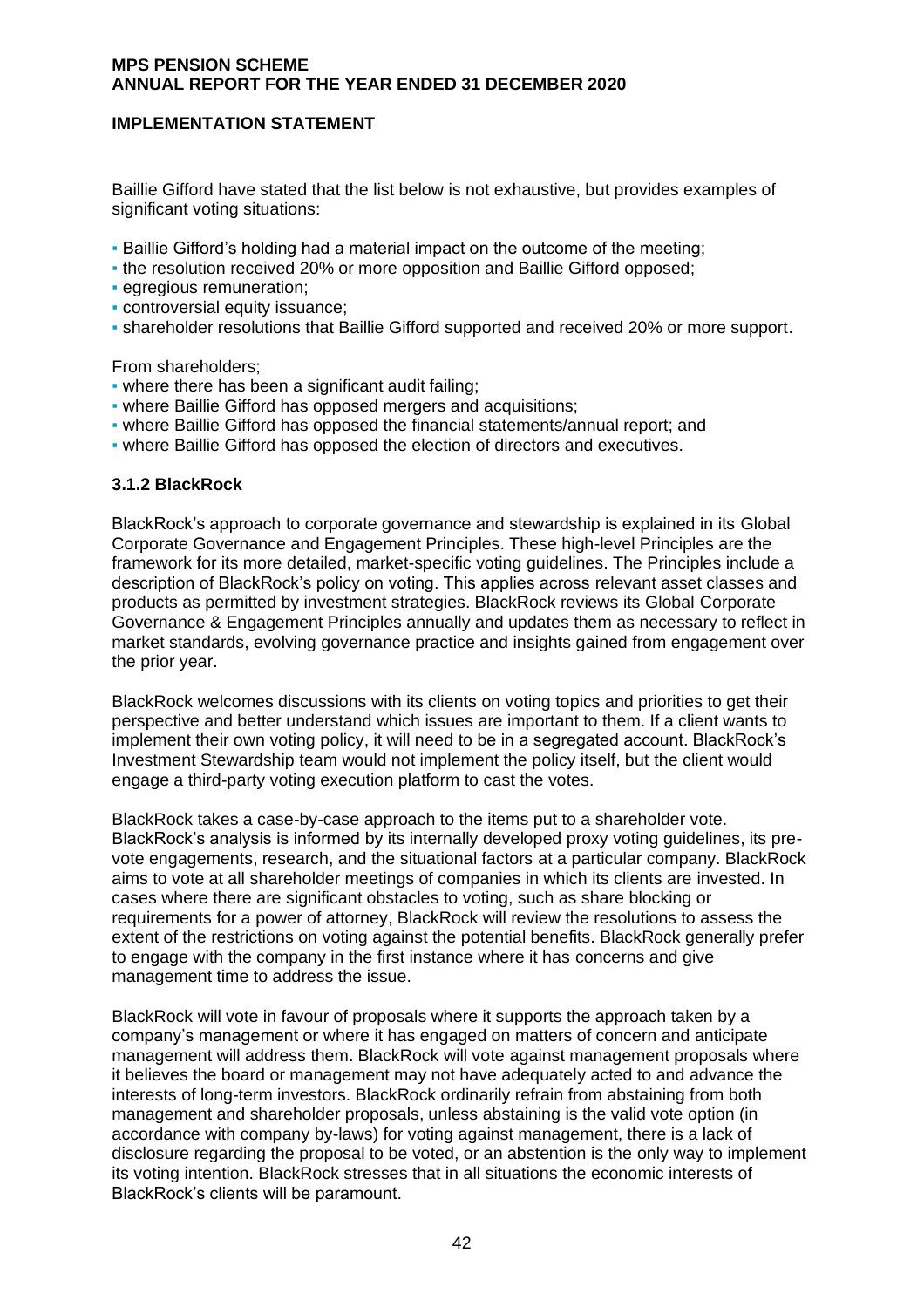# **IMPLEMENTATION STATEMENT**

BlackRock's voting guidelines are intended to help clients and companies understand its thinking on key governance matters. They are the benchmark against which BlackRock assesses a company's approach to corporate governance and the items on the agenda to be voted on at the shareholder meeting. In summary, BlackRock:

▪ aims to apply its guidelines pragmatically, taking into account a company's unique circumstances where relevant;

▪ informs its vote decisions through research and engage as necessary; and

**• BlackRock reviews its voting guidelines annually and updates them as necessary to reflect** changes in market standards, evolving governance practice and insights gained from engagement over the prior year.

BlackRock's proxy voting process is led by the BlackRock Investment Stewardship team (BIS), which consists of three regional teams – Americas ("AMRS"), Asia-Pacific ("APAC"), and Europe, Middle East and Africa ("EMEA") - located in seven offices around the world. The analysts with each team will generally determine how to vote at the meetings of the companies they cover. They may seek input from other team members, their regional head, senior BIS leaders, and/or portfolio managers.

# **3.1.3 Ruffer**

Ruffer, as a discretionary investment manager, does not have a formal policy on consulting with clients before voting. However, Ruffer can accommodate client voting instructions for specific areas of concerns or companies where feasible.

It is Ruffer's policy to vote on Annual General Meeting ("AGM") and Extraordinary General Meeting ("EGM") resolutions, including share-holder resolutions, as well as corporate actions. Ruffer endeavours to vote on the vast majority of its holdings but retains discretion to not vote when it is in clients' best interests (for example in markets where share blocking applies). Ruffer votes on its total shareholding of the companies held within the Ruffer Absolute Return Fund. Voting on companies not held within these funds is subject to materiality considerations. Ruffer applies this policy to both domestic and international shares, reflecting the global nature of its investment approach.

To apply this policy, Ruffer works with various industry standards, organisations and initiatives and actively participates in debates within the industry, promoting the principles of active ownership and responsible investment. For example, Ruffer is a Principles for Responsible Investment ("PRI") signatory, participates in several working groups at the Investment Association and, through its commitment to Climate Action 100+, has co-filed resolutions where it felt this was the most appropriate course of action.

Ruffer has internal voting guidelines as well as access to proxy voting research, currently from ISS, to assist in the assessment of resolutions and the identification of contentious issues. In general, Ruffer does not delegate or outsource stewardship activities when deciding how to vote on clients' shares. Each research analyst, supported by Ruffer's responsible investment team, reviews the relevant issues on a case-by-case basis and exercises their judgement, based on their in-depth knowledge of the company. If there are any controversial resolutions, a discussion is convened with senior investment staff and, if agreement cannot be reached, there is an option to escalate the decision to the Head of Research or the Chief Investment Officer.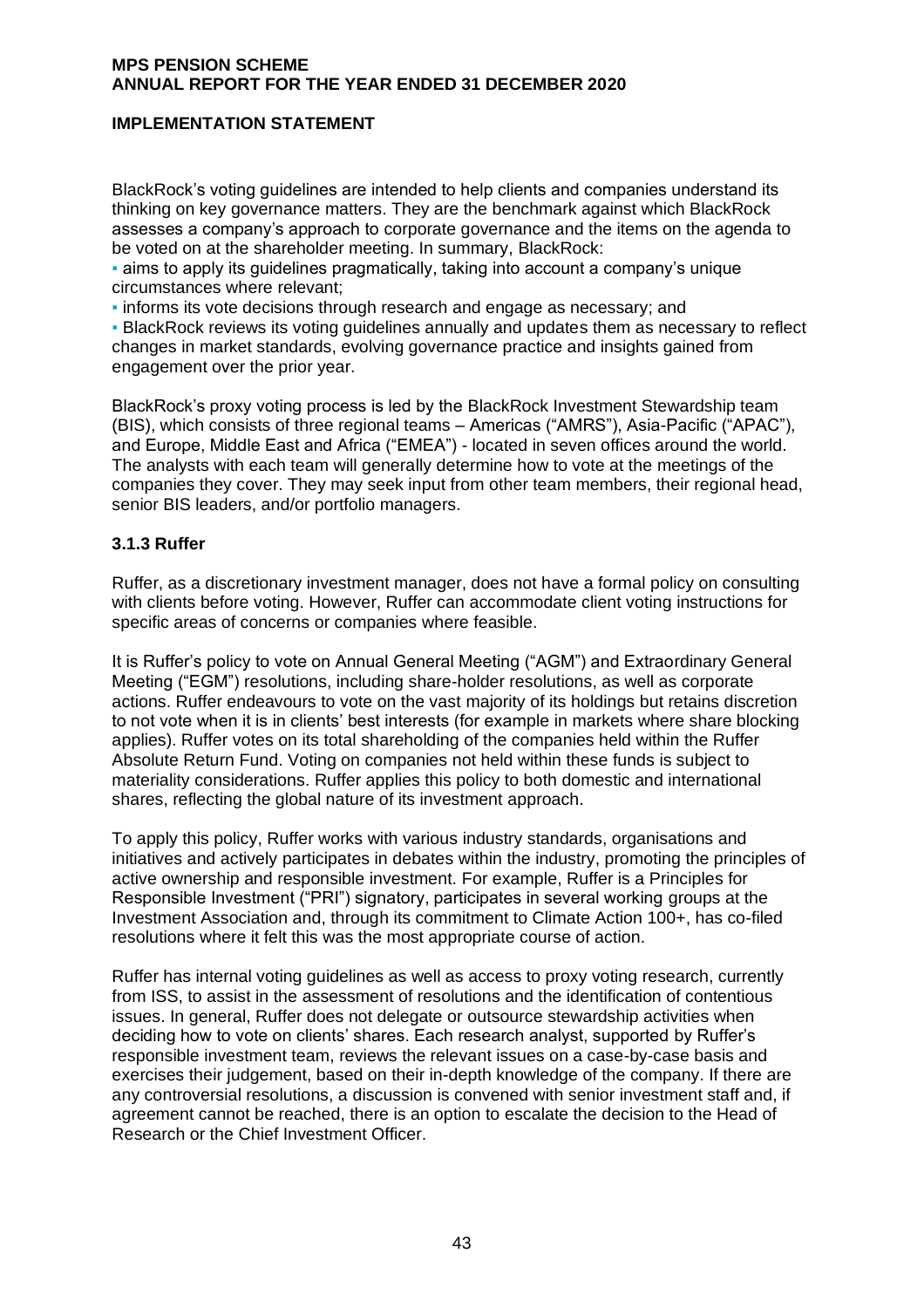## **IMPLEMENTATION STATEMENT**

Ruffer looks to discuss with companies any relevant or material issue that could impact holdings. Ruffer will ask for additional information or an explanation, if necessary, to inform voting discussions. If Ruffer decides to vote against the recommendations of management, it will endeavour to communicate this decision to the company before the vote along with an explanation for doing so.

Ruffer recognises that collaborative engagement can also provide a platform to engage on wider sector, regulatory and policy matters with investors and other stakeholders. Ruffer is open to working alongside other investors on both policy and company specific matters. The decision to collaborate on company specific matters will be judged on a case-by-case basis by the responsible investment team with input from research analysts and portfolio managers as well as the legal and compliance teams. Ruffer engages regularly with the Investment Association and the Institutional Investor Group on Climate Change ("IIGCC"). Through its commitment to Climate Action 100+, Ruffer has collaborated with other investors or asset owners engaging with a number of European and American companies, including making statements at AGMs and co-filing shareholder resolutions.

Ruffer's proxy voting advisor is ISS. In the 12 months to 31 December 2020, of the votes in relation to holdings in the Ruffer Absolute Return Fund, Ruffer voted against the recommendation of ISS over 7.9% of the time.

Ruffer defines 'significant votes' as those of particular interest to clients. In most cases, these are when they form part of continuing engagement with the company and/or Ruffer has held a discussion between members of the research, portfolio management and responsible investment teams to make a voting decision following differences between the recommendations of the company, ISS and Ruffer's internal voting guidelines.

#### **3.2 Summary of voting behaviour over the Scheme Year**

A summary of voting behaviour over the period is provided in the table on the following page. Figures may not sum due to rounding.

\* The percentage of votes cast with and against management by BlackRock includes abstained votes already (abstained votes are counted as votes against management).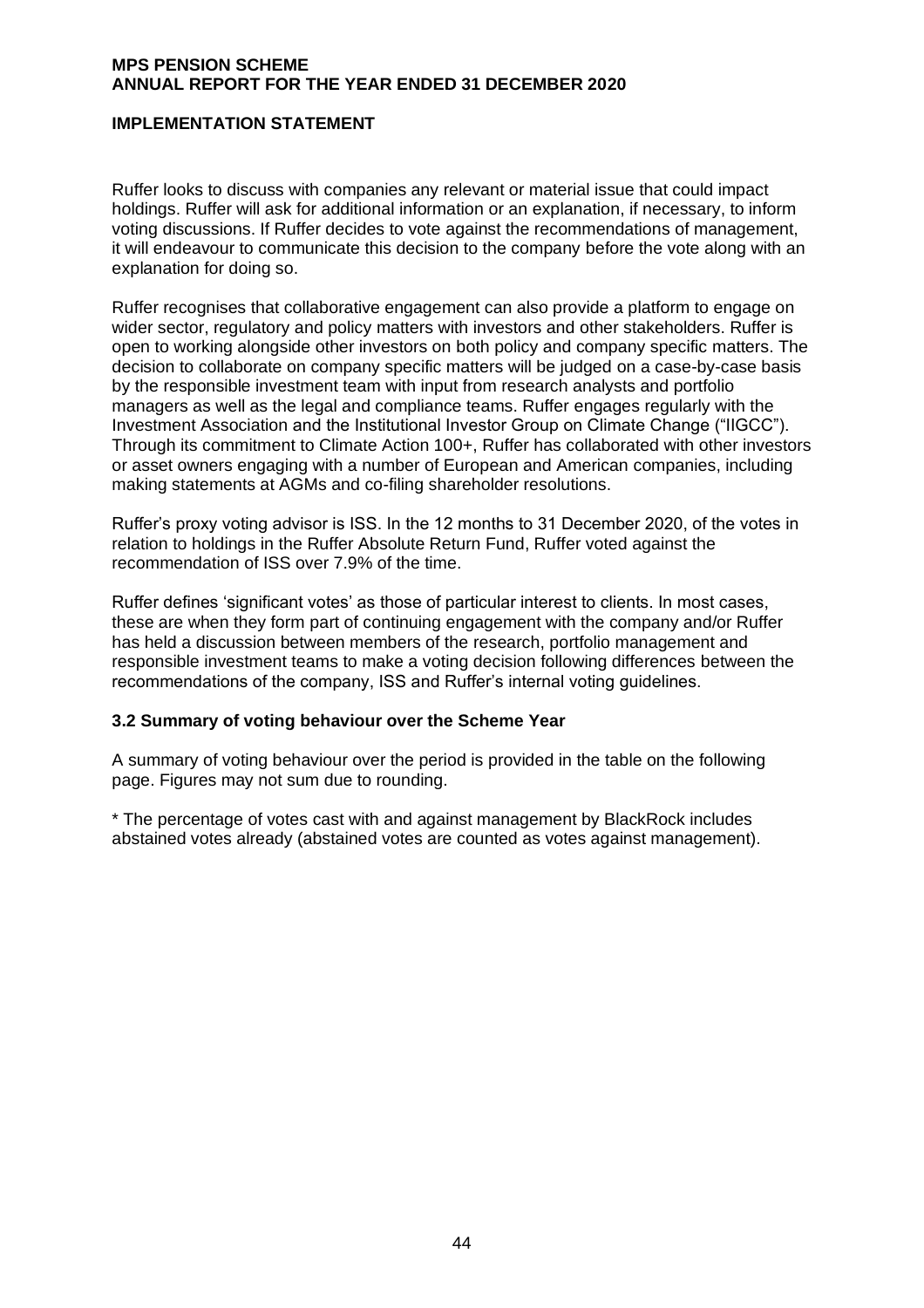# **IMPLEMENTATION STATEMENT**

|                                                                                                             | <b>Baillie Gifford</b><br><b>Diversified Growth</b><br><b>Fund</b> | <b>BlackRock Aquila</b><br>Life World (ex-UK)<br><b>Equity Index Fund</b> | <b>BlackRock Aquila</b><br><b>Life Currency</b><br><b>Hedged World ex</b><br><b>UK Equity Fund</b> | <b>BlackRock Aquila</b><br><b>Life UK Equity</b><br><b>Index Fund</b> | <b>BlackRock iShares</b><br><b>Emerging Markets</b><br><b>Index Fund</b> | <b>LF Ruffer</b><br><b>Absolute</b><br><b>Return Portfolio</b> |
|-------------------------------------------------------------------------------------------------------------|--------------------------------------------------------------------|---------------------------------------------------------------------------|----------------------------------------------------------------------------------------------------|-----------------------------------------------------------------------|--------------------------------------------------------------------------|----------------------------------------------------------------|
| <b>Manager name</b>                                                                                         | <b>Baillie Gifford &amp; Co</b>                                    | <b>BlackRock</b>                                                          | <b>BlackRock</b>                                                                                   | <b>BlackRock</b>                                                      | <b>BlackRock</b>                                                         | <b>Ruffer LLP</b>                                              |
| <b>Fund name</b>                                                                                            | <b>Diversified Growth</b><br><b>Fund</b>                           | <b>Aquila Life World</b><br>(ex UK) Equity<br><b>Index Fund</b>           | <b>Aquila Life Currency</b><br><b>Hedged World ex UK</b><br><b>Equity Fund</b>                     | <b>Aquila Life UK Equity</b><br><b>Index Fund</b>                     | <b>iShares Emerging</b><br><b>Markets Index Fund</b>                     | <b>Diversified</b><br>growth<br>portfolio                      |
| Total size of fund at end of<br>reporting period (£m)                                                       | £6,295.1m                                                          | £2,210.0m                                                                 | £1,220.0m                                                                                          | £4,810.0m                                                             | £10,210.0m                                                               | £20.8m                                                         |
| Value of Scheme assets at<br>end of reporting period (£m)                                                   | £14.8m                                                             | £9.8m                                                                     | £10.5m                                                                                             | £11.1m                                                                | £3.7m                                                                    | £20.8m                                                         |
| Number of holdings at end of<br>reporting period                                                            | 86                                                                 | 3,951                                                                     | 3,951                                                                                              | 600                                                                   | 1,480                                                                    | 92                                                             |
| Number of meetings eligible to<br>vote                                                                      | 97                                                                 | 2,207                                                                     | 2,207                                                                                              | 1,168                                                                 | 2,417                                                                    | 84                                                             |
| Number of resolutions eligible<br>to vote                                                                   | 877                                                                | 27,008                                                                    | 27,008                                                                                             | 15,622                                                                | 22,849                                                                   | 1,074                                                          |
| % of resolutions voted                                                                                      | 95%                                                                | 94%                                                                       | 94%                                                                                                | 97%                                                                   | 97%                                                                      | 97%                                                            |
| Of the resolutions on which<br>voted, % voted with<br>management                                            | 93%                                                                | 94%                                                                       | 94%                                                                                                | 94%                                                                   | 91%                                                                      | 90%                                                            |
| Of the resolutions on which<br>voted, % voted against<br>management                                         | 6%                                                                 | 6%                                                                        | 6%                                                                                                 | 6%                                                                    | 9%                                                                       | 9%                                                             |
| Of the resolutions on which<br>voted, % abstained from<br>voting*                                           | $1\%$                                                              | 0%                                                                        | 0%                                                                                                 | 2%                                                                    | 3%                                                                       | 1%                                                             |
| Of the meetings in which the<br>manager voted, % with at least<br>one vote against<br>management            | 18%                                                                | n/a                                                                       | n/a                                                                                                | n/a                                                                   | n/a                                                                      | 39%                                                            |
| Of the resolutions on which the<br>manager voted, % voted<br>contrary to recommendation of<br>proxy advisor | n/a                                                                | n/a                                                                       | n/a                                                                                                | n/a                                                                   | n/a                                                                      | 8%                                                             |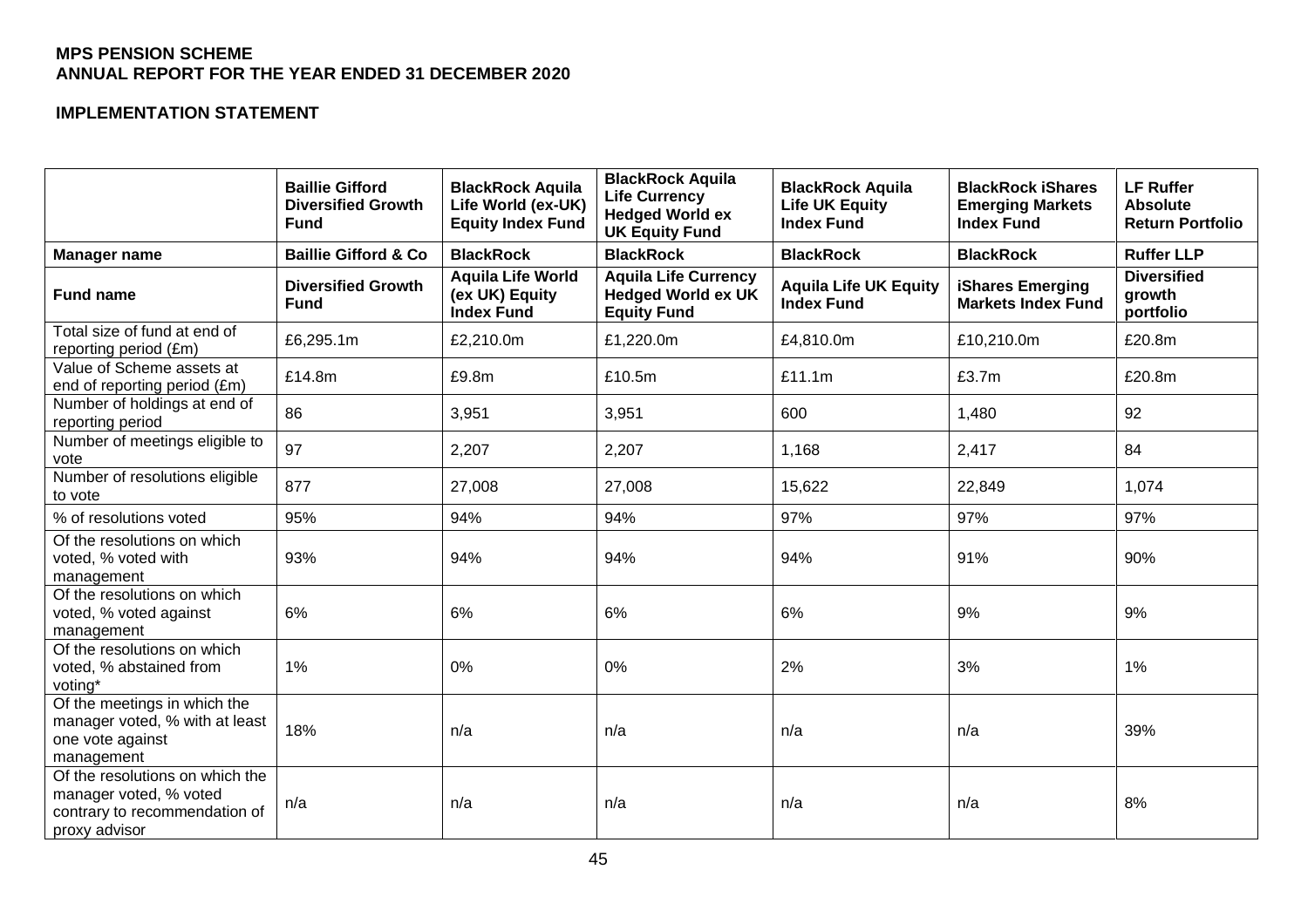# **IMPLEMENTATION STATEMENT**

## **3.3 Most significant votes over the Scheme Year**

Commentary on the most significant votes over the period, from the Scheme's asset managers who hold listed equities.

## **3.3.1 Baillie Gifford Diversified Growth Fund**

### **• EDP Renovaveis, 26 March 2020**

**Summary of resolution: Director Election.** 

**Vote:** Against.

**Rationale:** Baillie Gifford opposed the election of a director due to the lack of independence and diversity on the board.

### **• Covivio REIT, 20 April 2020**

**Summary of resolution:** Remuneration Policy.

**Vote:** Against.

**Rationale:** Baillie Gifford opposed five resolutions regarding the in-flight and proposed long term incentive scheme because it could lead to rewarding under-performance.

#### **• Gecina, 23 April 2020**

**Summary of resolution: Incentive Plan.** 

**Vote:** Against.

**Rationale:** Baillie Gifford opposed three resolutions relating to remuneration as it did not believe there was sufficient alignment between pay and performance.

## **3.3.2 BlackRock Aquila Life World (ex-UK) Equity Index Fund & Aquila Life Currency Hedged World ex UK Equity Fund**

## **• Exxon Mobil Corporation, 27 May 2020**

**Summary of resolution:** elect Director Angela F. Braly, elect Director Kenneth C. Frazier, and require Independent Board Chair

**Vote:** Against election of both Directors, For the Independent Chair.

**Rationale:** BlackRock believed both Directors had made insufficient progress on TCFD aligned reporting and related action. It also viewed the company as having failed to provide investors with confidence that the board was composed of the appropriate mix of skillsets and could exercise sufficient independence from the management team to effectively guide the company in assessing material risks to the business. BlackRock voted for the Independent Chair proposal on account of its belief that the board would benefit from a more robust independent leadership structure.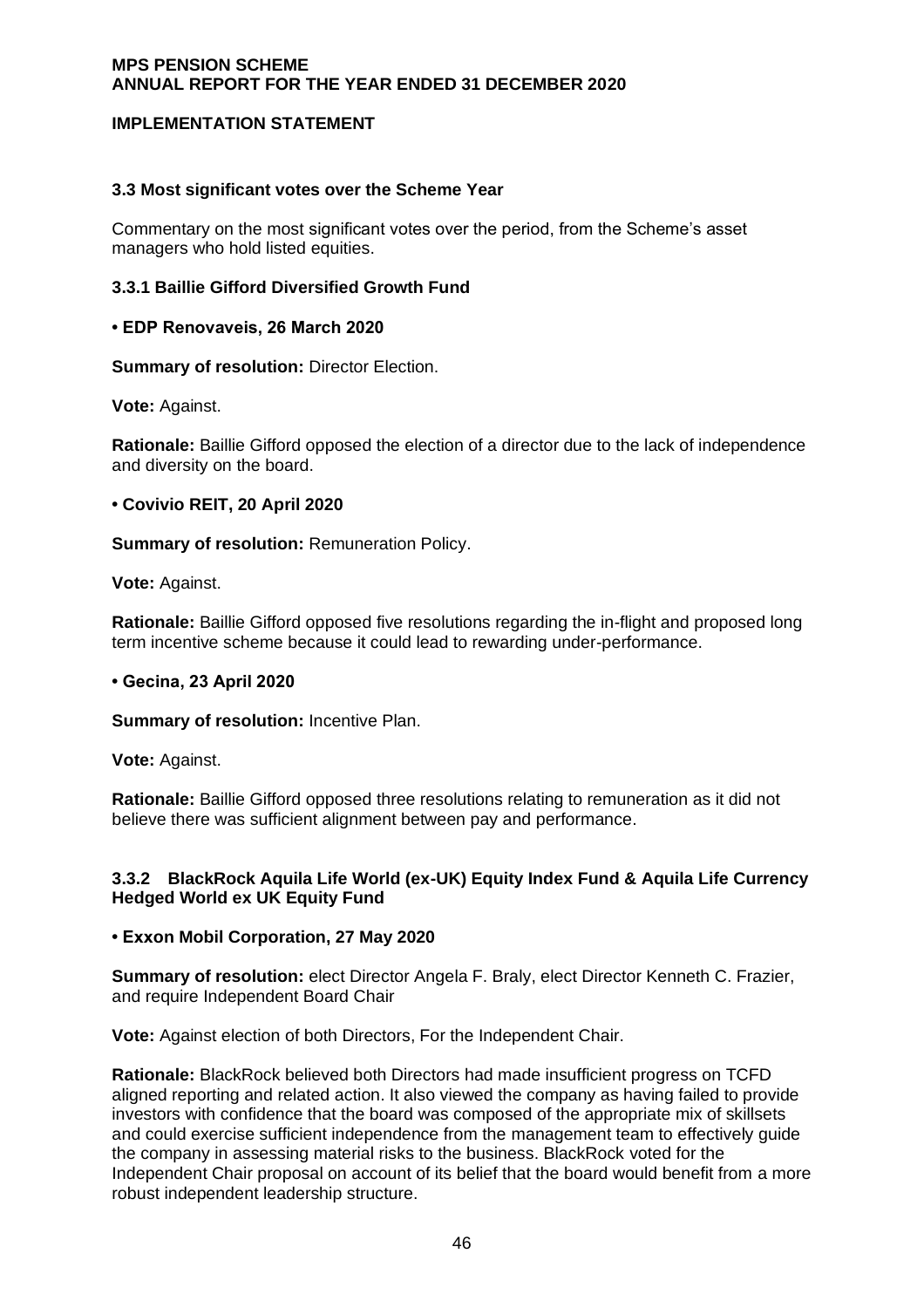# **IMPLEMENTATION STATEMENT**

# **• Chevron Corporation, 27 May 2020**

**Summary of resolution:** Report on Climate Lobbying Aligned with Paris Agreement Goals.

**Vote:** For.

**Rationale:** BlackRock voted in favour of this proposal, as greater transparency into the company's approach to political spending and lobbying as aligned with their stated support for the Paris Agreement will help articulate consistency between private and public messaging in the context of managing climate risk and the transition to a lower-carbon economy.

## **• AGL Energy Ltd, 7 October 2020**

**Summary of resolution:** Approve Coal Closure Dates.

**Vote:** For.

**Rationale:** BlackRock Investment Stewardship voted in favour of this proposal because it believed the company, and its shareholders, would benefit from a continued focus on longterm strategic planning covering several decades.

## **3.3.3 BlackRock Aquila Life UK Equity Index Fund**

### **• Barclays, 7 May 2020**

**Summary of resolution:** Approve Barclays' Commitment to Tackling Climate Change and Approve ShareAction Requisitioned Resolution (to set and disclose targets to phase out provision of financial services to the energy sector and utility companies not aligned with the Paris Agreement).

**Vote:** For Approve Barclays' Commitment to Tackling Climate Change and Against Approve ShareAction Requisitioned Resolution

**Rationale:** BlackRock used proxy voting through Sustainalytics for Barclays to satisfy US regulatory requirements. Sustainalytics reported that support for both resolutions would have been problematic as they are both binding. It determined that the company has set a clear ambition to become net-zero and align to the goals of the Paris Agreement, addressing shareholders' concerns for the time being.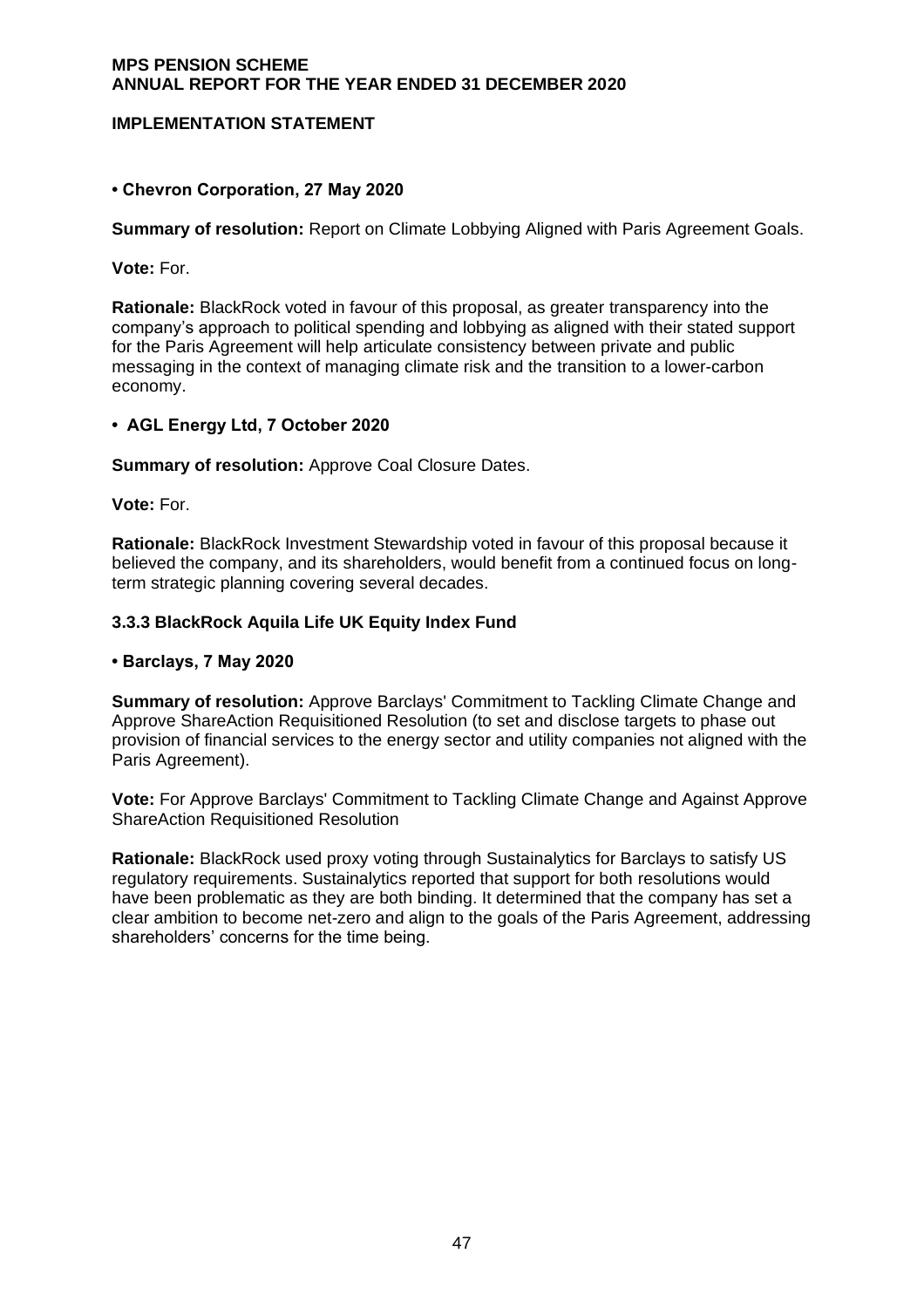## **IMPLEMENTATION STATEMENT**

## **• Royal Dutch Shell plc, 19 May 2020**

**Summary of resolution:** Request Shell to Set and Publish Targets for Greenhouse Gas Emissions.

**Vote:** Against.

**Rationale:** The shareholder proposal requested that Shell set and publish targets across Scope 1, 2 and 3, aligned with the Paris Agreement. The proponent argued that Shell's ambition to reduce its net carbon intensity by 50% by 2050 in a growing energy system would not ultimately lead to the level of absolute emissions reduction necessary to achieve the goals of the Paris Agreement. The proponent asked for more "aspirational" targets. Since the submission of the shareholder proposal, Shell has updated its climate commitments to more aggressively reduce its carbon footprint, and to become a "net-zero emissions energy business" by 2050 or sooner.

### **• National Fuel Gas Company, 11 March 2020**

**Summary of resolution:** Director election: to elect Director Jeffrey W. Shaw and Shareholder proposal to Declassify the Board.

**Vote:** Against.

**Rationale:** BlackRock voted against the election of director Jeffrey W. Shaw for insufficient progress with respect to climate-related reporting. Shaw is the Chair of the Audit Committee and the longest tenured director up for election. BlackRock supported the shareholder proposal to declassify the board of directors in line with its view that directors should generally be elected annually to discourage entrenchment and allow shareholders sufficient opportunity to hold appropriate directors accountable.

#### **3.3.4 BlackRock iShares Emerging Markets Index Fund**

#### **• Korea Electric Power Corporation, 9 November 2020**

**Summary of resolution:** Elect Choi Young-ho as an Inside Director and as a Member of the Audit Committee.

**Vote:** For.

**Rationale:** While it remained concerned about the company's coal projects in Indonesia and Vietnam, BlackRock voted in favor of the candidate for reasons including that he is a new nominee and therefore not responsible for KEPCO's past decisions.

#### **• GE Polska Grupa Energetyczna SA, 26 June 2020**

**Summary of resolution:** Approve Remuneration and Approve Discharge of Anna Kowalik (Supervisory Board Chairman).

**Vote:** Against both items.

**Rationale:** BlackRock voted against the remuneration policy for the lack of transparency and against the approval of the discharge of Anna Kowalik for the company's lack of progress on climate-related reporting.